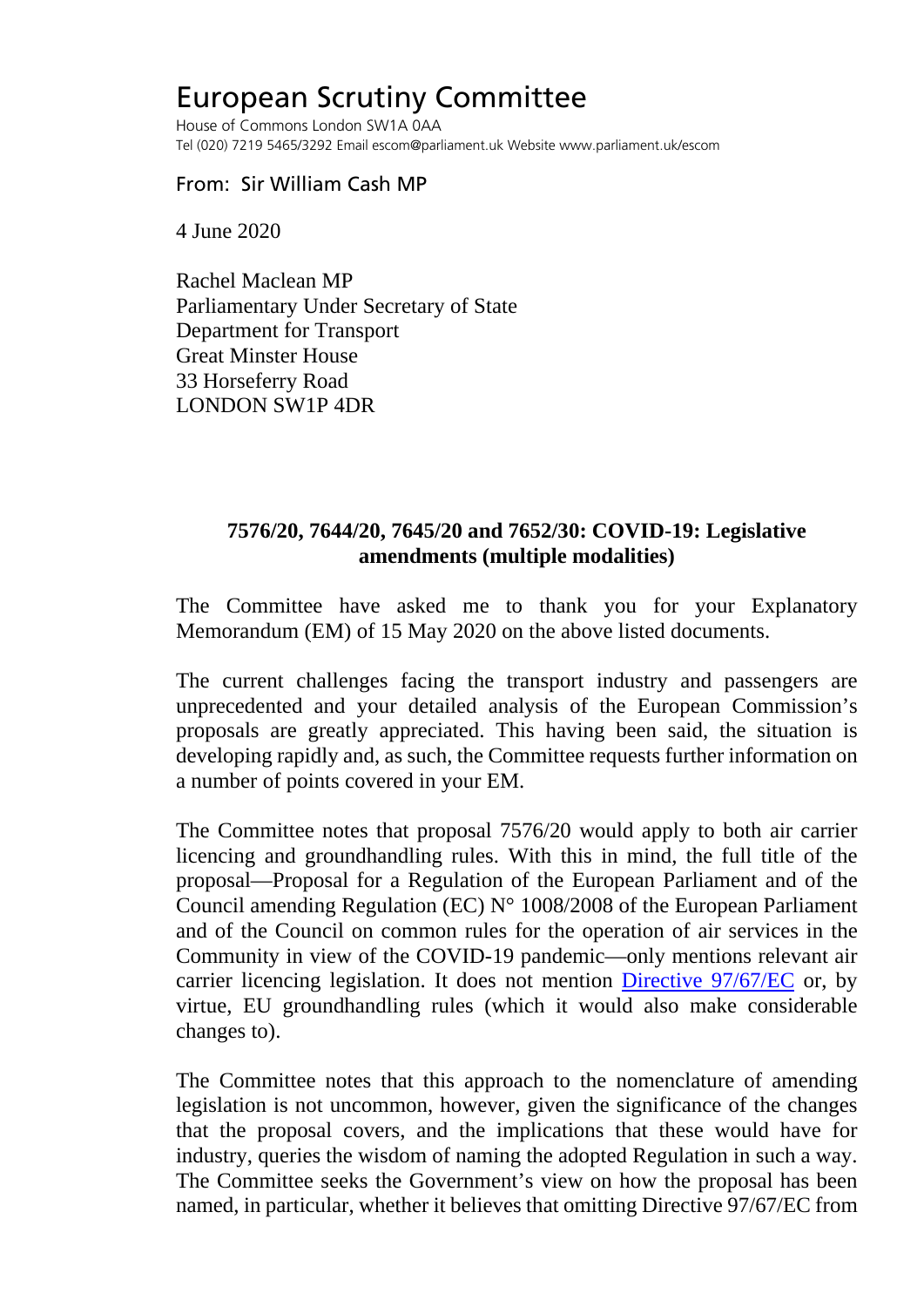the title of the adopted Regulation would hinder visibility—and understanding—amongst affected stakeholders.

The Committee understands that the [Port Services Regulation](https://eur-lex.europa.eu/legal-content/EN/TXT/PDF/?uri=CELEX:32017R0352&from=EN) only applies to UK ports that form part of the 'Trans-European Transport Network' (also known as 'TEN-T'). We therefore request information on the UK ports that are required to levy port infrastructure charges (as per the terms of the Regulation). Furthermore, we request information on the steps that the Government will take, should the Commission's proposal be adopted, to ensure that port operators are aware of changes allowing charges to be waived, reduced, suspended or deferred. This should also include information on relevant stakeholder awareness raising e.g. amongst port infrastructure users.

The Committee notes that, if agreed, the transposition deadline for the Technical Pillar of the Fourth Railway Package—as suggested by COREPER—would coincide with the end of the transition period under the UK/EU Withdrawal Agreement (3[1](#page-1-0) December 2020).<sup>1</sup> Aside from extension of the transition period (which the Government has been steadfast in arguing that it will not seek or agree to), there is a possibility that the UK will not have to implement the Technical Pillar of the Fourth Railway Package. With this in mind, we ask the Government for further information on its plans for the transposition of the Technical Pillar, in particular, whether the Government will give effect to its core terms irrespective of the status of EU exit. If it will not, we seek information on the domestic measures, if any, that will be required to ensure legal certainty and regulatory predictability.

Finally, the Committee is grateful for the detailed information that you have provided on the Commission's proposals for extending the validity of expiring certification, licencing and authorisation documentation. We appreciate that this is a complicated area of transport law and policy and the clear way in which it has been explained in the accompanying EM has aided the Committee's scrutiny of the Commission's proposals.

This complexity, however, often makes communicating such changes to industry and the public difficult. The Committee would appreciate information on the steps that the Government will take to ensure that stakeholders are aware of the changes suggested by the Commission. We are interested, in particular, in those changes that directly affect the public, for example, covering driver licencing, and vehicle roadworthiness (MOT) testing.

<span id="page-1-0"></span><sup>&</sup>lt;sup>1</sup> See [Directive \(EU\) 2016/797](https://eur-lex.europa.eu/legal-content/EN/TXT/?uri=uriserv%3AOJ.L_.2016.138.01.0044.01.ENG) of the European Parliament and of the Council of 11 May 2016 on the interoperability of the rail system within the European Union (Text with EEA relevance); an[d Directive \(EU\)](https://eur-lex.europa.eu/legal-content/EN/TXT/PDF/?uri=CELEX:32016L0798&from=EN)  [2016/798](https://eur-lex.europa.eu/legal-content/EN/TXT/PDF/?uri=CELEX:32016L0798&from=EN) of the European Parliament and of the Council of 11 May 2016 on railway safety (Text with EEA relevance)